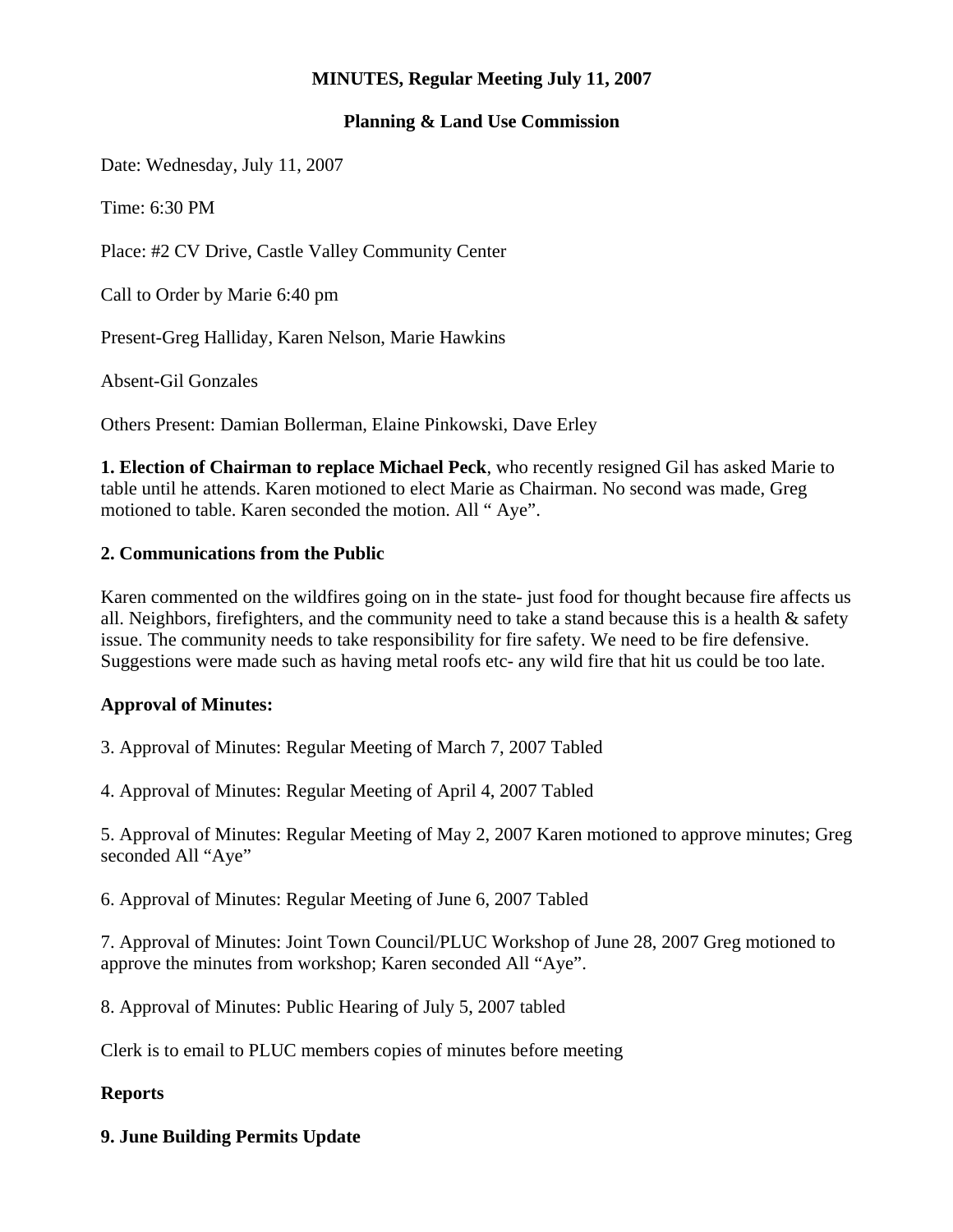Brown Lot # 225 Miller- House

Rogers Lot # 229 Miller -House, Barn, Greenhouse

Lamison Lot # 90- Temporary Dwelling Permit

#### **New Business**

Karen motioned to move directly to #12 for the General Plan discussion. Greg seconded the motion. All "Aye"

**12. Discussion & possible action re: General Plan:** Damian did a count showing 219 dwellings with the potential at build out of 441. Jim Lindheim questioned on what the number of teardowns could be by taking down old structures & putting up new. While discussing teardowns, the temporary trailer on Lot 3 was mentioned. Damian says a contract was signed to remove the current dwelling within a certain amount of time once the house is built. TC needs to look at Lot 3 to remove the temp trailer. It needs to be torn down or dragged off.

Karen does want to add brief note that tear downs could increase the number of "new" dwellings. Trends show, this is increasing in many areas. . Marie - This increase could double the population to 1000; we can assume all lots could have at least one dwelling.

Some (mostly minor) changes to the general plan document were suggested by the PLUC and the public and will appear in the revised version to be posted on the town website soon.

Karen motioned a recommendation to send the amended General Plan to Town Council. Greg seconded the motion.

All voted in favor.

## **10. Discussion & possible action re: Amendment of Town of Castle Valley Ordinance #85-3**

Karen said most of the revisions are just moving it around, making more understandable. In her copy the Red ink is what should be deleted, blue is adding to the ordinance.

Setbacks-Strike B paragraph and substitute "50 feet from all sides",

Dave asked: if I have plans (original plans had included plans for addition) for addition to my home at 35 ft and want to implement those plans, what would happen?

Karen answered that variance would be needed just as she had to get. Dave worried why does it matter on undivided lots- helps neighbors, hurts him. Karen responded it wouldn't matter if your property backs up to BLM, or is undeveloped it but it would matter backing up to the Greenbelt it needs to protect the open space. Decided to suggest that language change to allow 30 foot setbacks where property backs up to BLM land or currently unsubdivided lands at workshop.

The way of measuring heights are changed. See attached drawings.

Maximum height of any dwelling should be 24 ft. Measuring from lowest point to highest protects visual impact. Example : Castle Valley Fire station is 2500 sq ft and approx 18 ft in height.